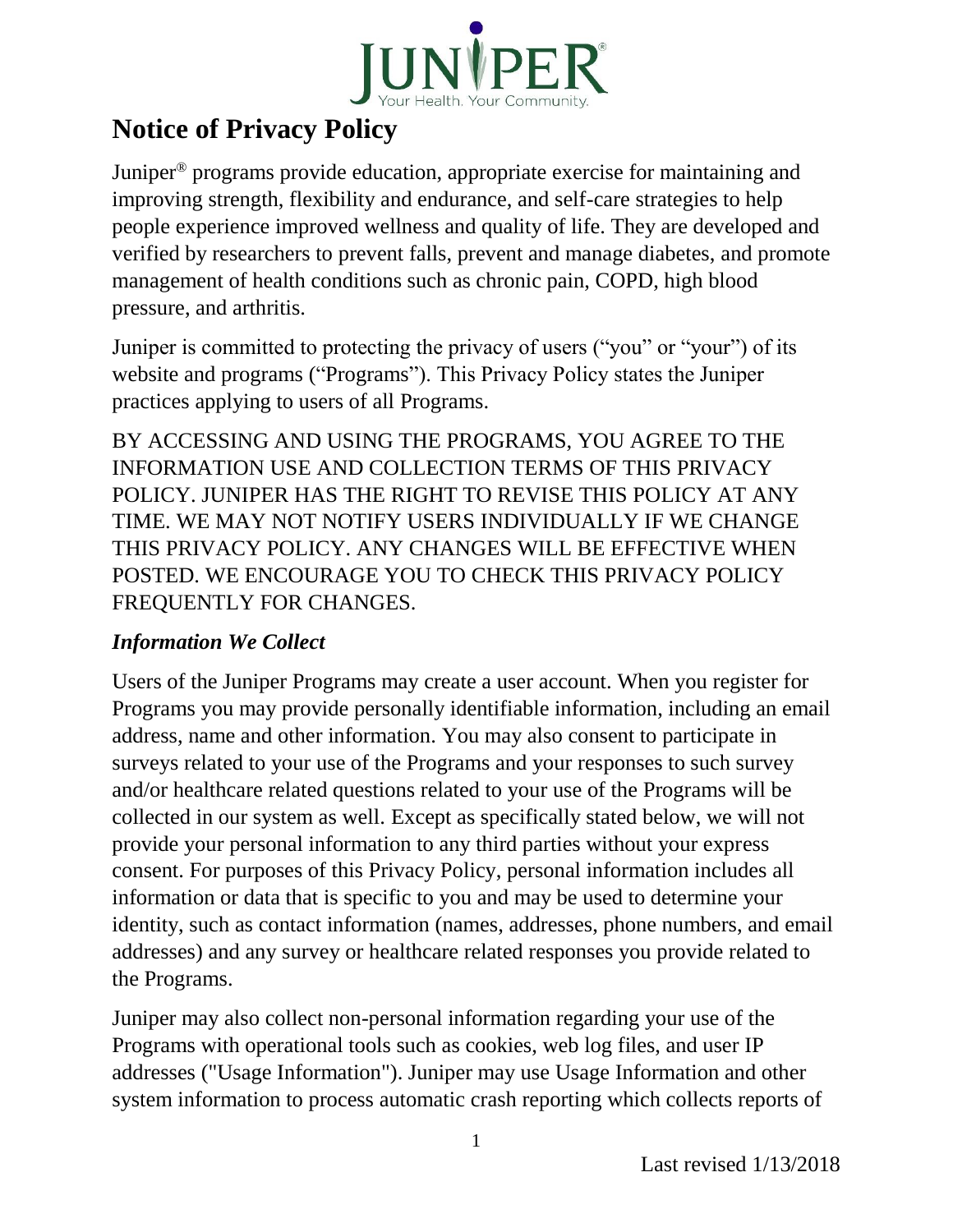crashes and other technical issues. A crash reporting service automatically collects certain information that does not personally identify you. This other system information used for this crash reporting includes, but is not limited to, device state information, unique device identifiers, device hardware and OS information, and information relating to how the Programs are functioning.

### *Use and Disclosure of the Information*

We use your personal information to provide the Programs. This personal information will also be provided to certain third party technology services providers as necessary to provide the Programs functionality. Third party technology services providers include software development, application and data hosting, wireless network services providers, and payment processing agents. We are responsible for assuring that these third parties comply with the terms of this Privacy Policy.

Juniper may also share your personal information with your "related source" which may include your healthcare provider or health plan, when such related source refers you to our Programs or pays for your Programs. If you elect to participate in surveys and/or healthcare related questions related to your use of the Programs, we will share this information with the related source that referred you to our Programs. In addition to the sharing of such personal information, Juniper may also disclose information related to your use of the Programs to such related source.

Except for our third party technology services providers or as noted for a related source, Juniper does not voluntarily share personal information with a third party without your prior authorization, unless doing so is necessary (1) to enforce this Privacy Policy, to comply with law, regulation or other legal processes or to protect the rights, property or safety of us or others, (2) to comply with a valid order or process from a government regulator or law enforcement agency, (3) in emergency situations, (4) to protect against misuse or unauthorized use of the Programs, (5) to detect or prevent criminal activity or fraud, or (6) in the event that we or substantially all of our assets are acquired by one or more third parties as a result of an acquisition, merger, sale, reorganization, consolidation or liquidation, in which case your personal information may be one of the transferred assets.

We use the Usage Information to analyze and evaluate the features and functionality of the Programs.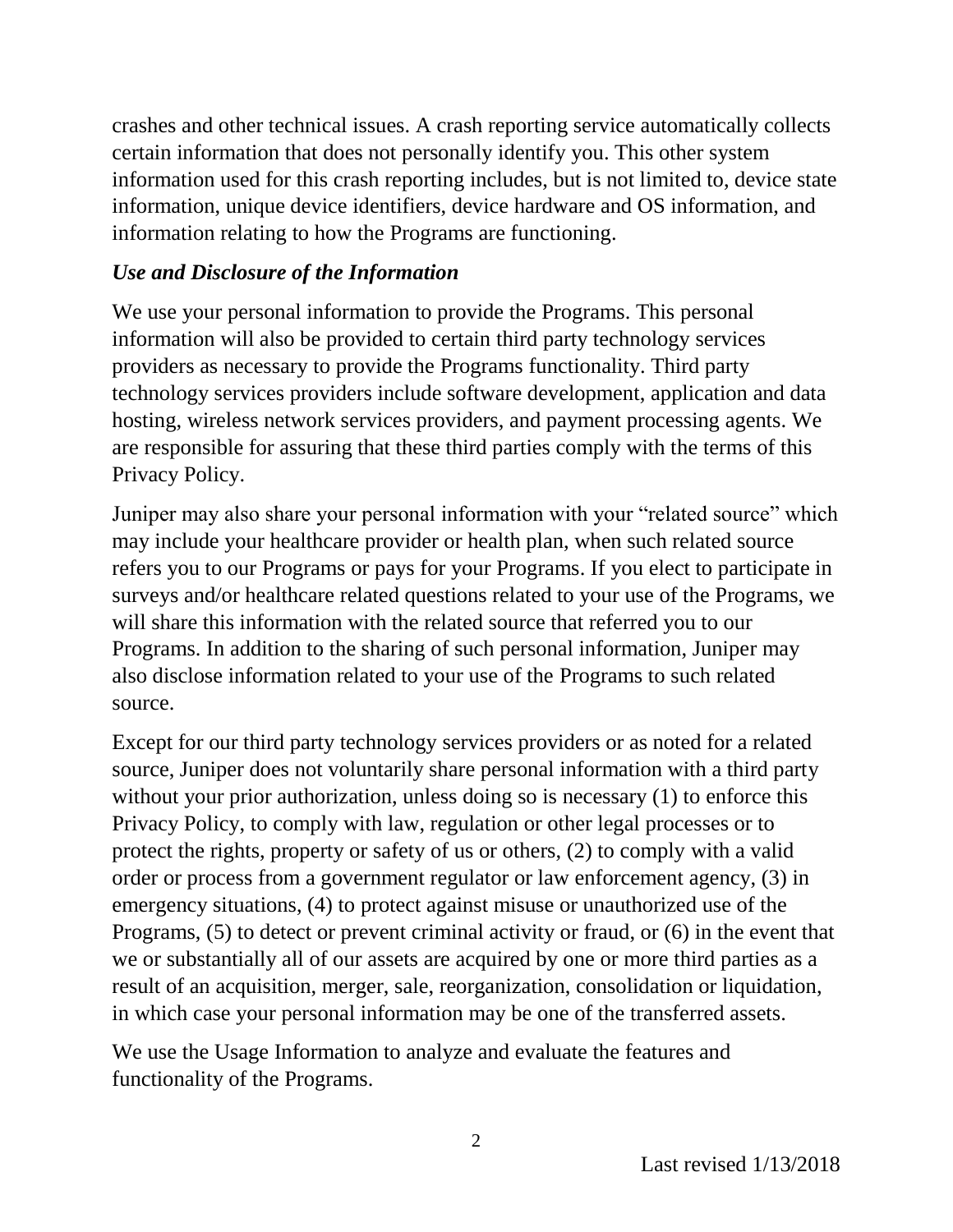### *Tracking Technologies*

We track and collect Usage Information via "cookie" files and other software technologies. Cookies are small data files containing a string of characters that are sent to your computer when you visit a website. When you visit the website again, the cookie allows that site to recognize your browser. Cookies may store your user preferences and other information. You can reset your browser to refuse all cookies or to indicate when a cookie is being sent. However, some features of the Services may not function properly without cookies.

# *Data Security*

Data security is implemented through physical, administrative, and technical safeguards we put in place and operational procedures we follow to protect personal information. We protect your transactions involving personal information over the Internet using Secure Sockets Layer (SSL) technology. We restrict access to your personal information in our database to our authorized employees, our agents, and certain of our authorized partners.

# *Children's Privacy*

The Programs are not intended for use by children under the age of 18. We will not knowingly collect any personal information from users under the age of 18 online through our website or user accounts. If you think that we have collected personal information from a visitor under the age of 18, please contact us.

# *Contact Us*

If you have any questions, comments or concerns about this Privacy Policy or your privacy please contact us at Datacomplianceofficer@yourjuniper.org or via the contact information provided on the Juniper website.

# *Changes to Our Privacy Policy*

We may modify, alter or update our Privacy Policy at any time, so we encourage you to review our Privacy Policy frequently. We will not provide individual notice to you of changes to our Privacy Policy, but when we make updates to our Privacy Policy, we will update the date of the revision.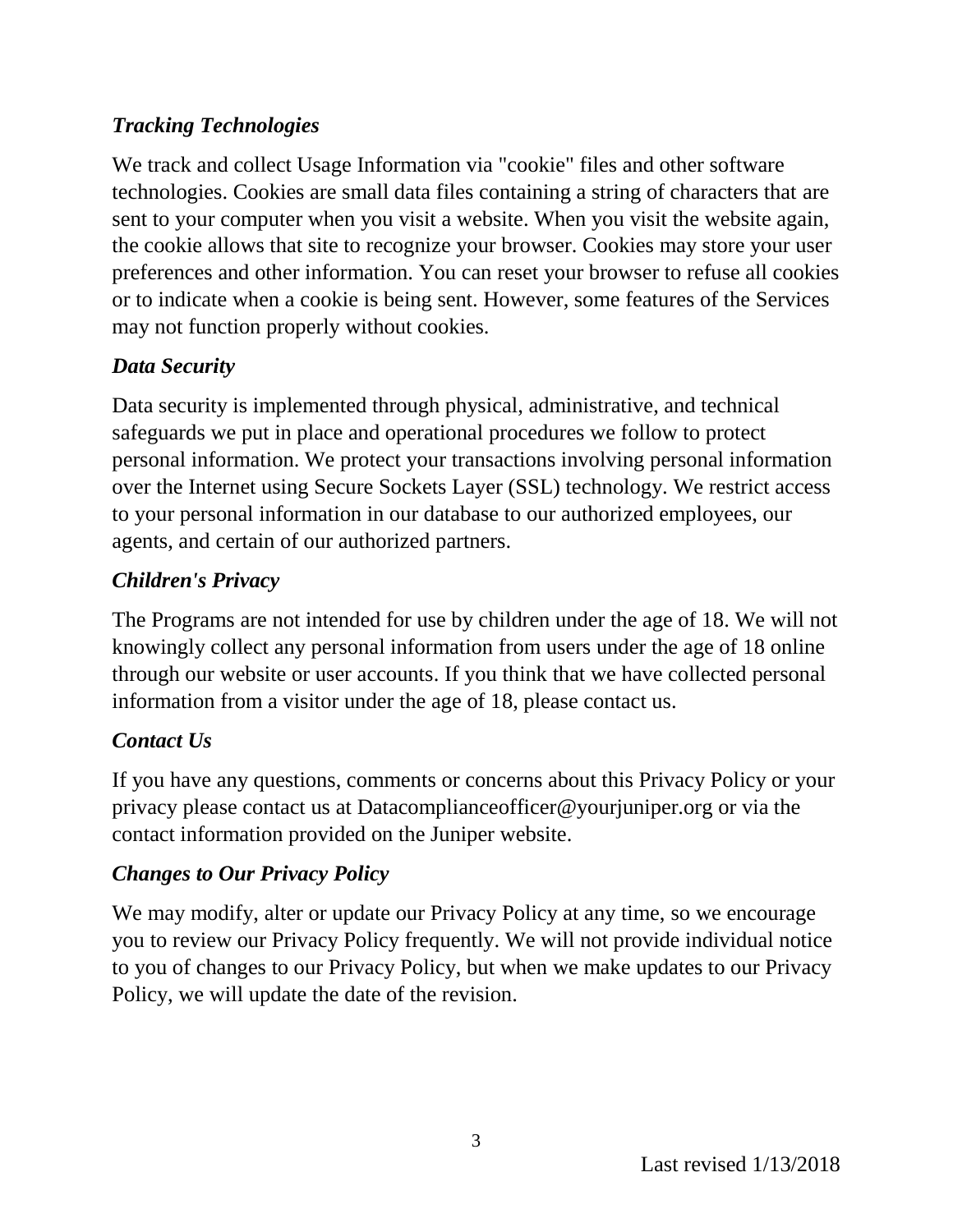#### **TERMS OF USE**

#### Date Last Modified: January 11, 2019

Welcome to YourJuniper.org. The www.yourjuniper.org website (the "**Site**") is owned, operated and made available by Innovations for Aging, LLC, a Minnesota limited liability company ("**IFA**"). By accessing and/or using the Site, or by registering for a user account ("**Account**"), you agree to be bound by these Terms of Use ("**Terms**").

#### **PLEASE READ THESE TERMS CAREFULLY. IF YOU DO NOT AGREE TO THESE TERMS, DO NOT CONTINUE TO ACCESS AND/OR USE THE SITE AND DO NOT REGISTER FOR AN ACCOUNT.**

IFA may modify these Terms from time to time and any such modifications shall be effective immediately upon posting of the modified version. If you continue to access and/or use the Site or your Account, you accept the modified terms. If you do not agree to the modified terms, do not continue to access and/or use the Site or your Account.

**1. Compliance**. To ensure you are not violating any part of these Terms, IFA recommends that you always review the current Terms each time you visit the Site before you continue to access and/or use the Site or your Account. All access to and use of the Site, your Account and the information contained on or provided through the Site and your Account are subject to these Terms.

#### **2. Use of the Site**.

2.1 General Use. The Site is made available to allow you to access information regarding IFA and programs and/or services offered by or through IFA, register to become a class leader or service delivery organization ("**SDO**"), obtain information about, sign-up for, or make referrals to, programs and/or services offered by or through IFA, and contact IFA. Subject to these Terms, and unless otherwise agreed in writing by a duly authorized representative of IFA, IFA grants you a limited, revocable, non-exclusive and non-transferable (subject to Section 10 below) license to access and use the Site solely in connection with the uses described in this Section 2.1 and for your internal purposes. Except as otherwise expressly set forth herein, you shall have no other rights to the Site or the technology or information provided on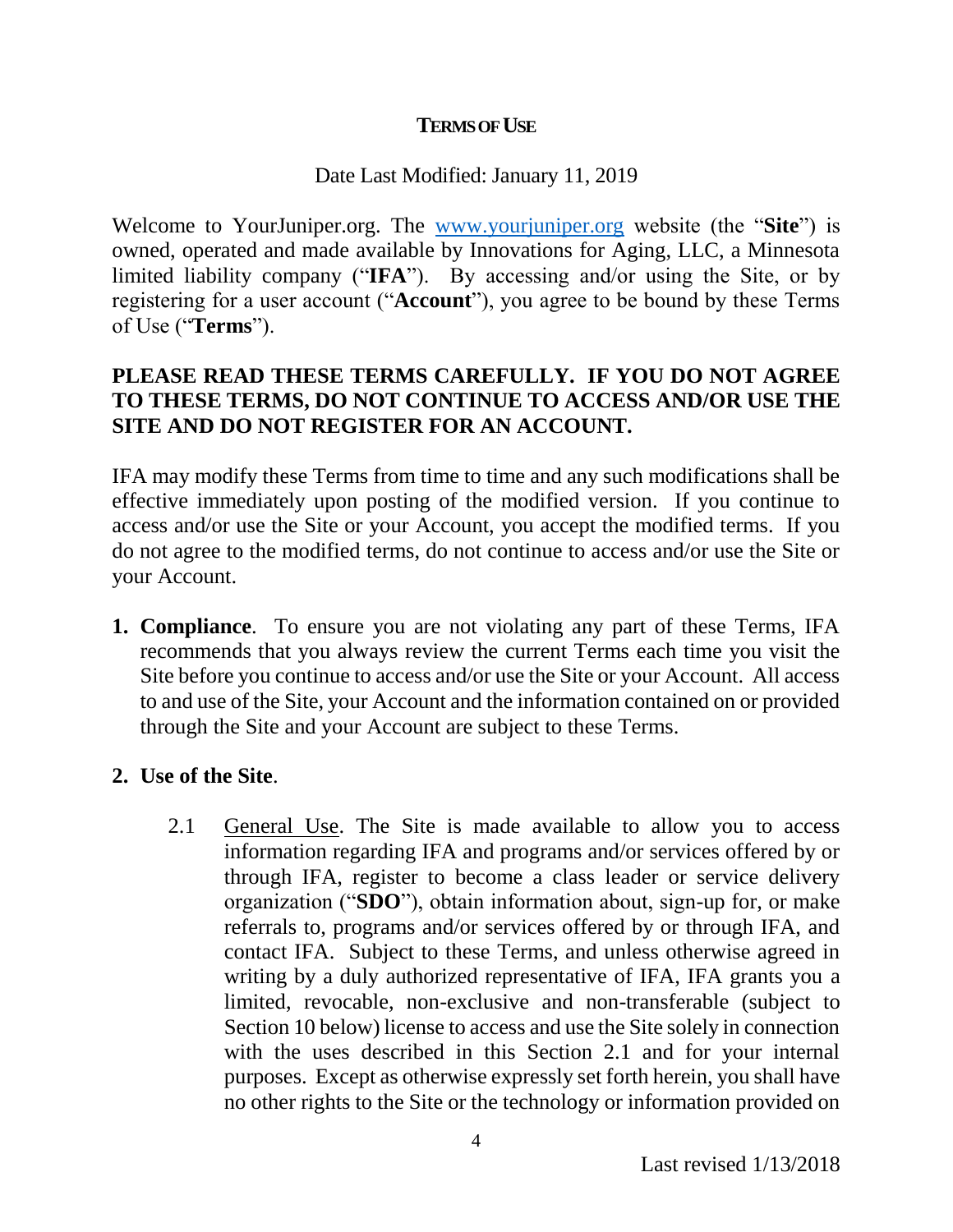or through the Site, and no other rights shall be implied from these Terms or information on the Site.

- 2.2 Medical Advice. IFA is not a health care provider, health plan or health insurance company. **IFA DOES NOT OFFER HEALTH CARE SERVICES THROUGH THE PROGRAMS OR SERVICES OFFERED BY OR THROUGH IFA**. **INFORMATION CONTAINED ON OR PROVIDED THROUGH THE SITE IS INTENDED FOR GENERAL EDUCATIONAL PURPOSES AND** *IS NOT INTENDED TO BE MEDICAL ADVICE TO YOU OR ANY OTHER PERSON***.** You should always consult with your own medical provider about your health and medical questions and you should never rely on the Site to make medical decisions. We specifically do not intend for you to interpret anything on the Site as advocating for the self-management of your health or medical condition. The Site is not a substitute for professional medical advice. Never delay seeking medical advice or disregard any medical advice you have received from your provider because of any information contained on or provided through the Site.
- 2.3 Registered Users. Access to, and use of, an online user, class leader or SDO account (each an "**Account**") offered through the Site is strictly limited to those users, class leaders and SDOs who have been approved by IFA and issued a username and password. You may have to agree or consent to additional terms and conditions as part of registering or accessing an Account. You must access your Account using your issued username and password. You may not have more than one (1) Account. You represent and warrant that all information you provided to IFA in connection with registering for an Account ("**Registration Data**") is true, accurate, current and complete, and you will immediately update all Registration Data to keep it true, accurate, current and complete. You acknowledge and agree that you will not allow anyone else to access or use your Account, and that you are fully responsible for the actions of any person or entity using your Account, including, without limitation, access or use of your Account as a result of your failure to adequately protect your username or password or your failure to immediately notify IFA of any unauthorized use of your Account.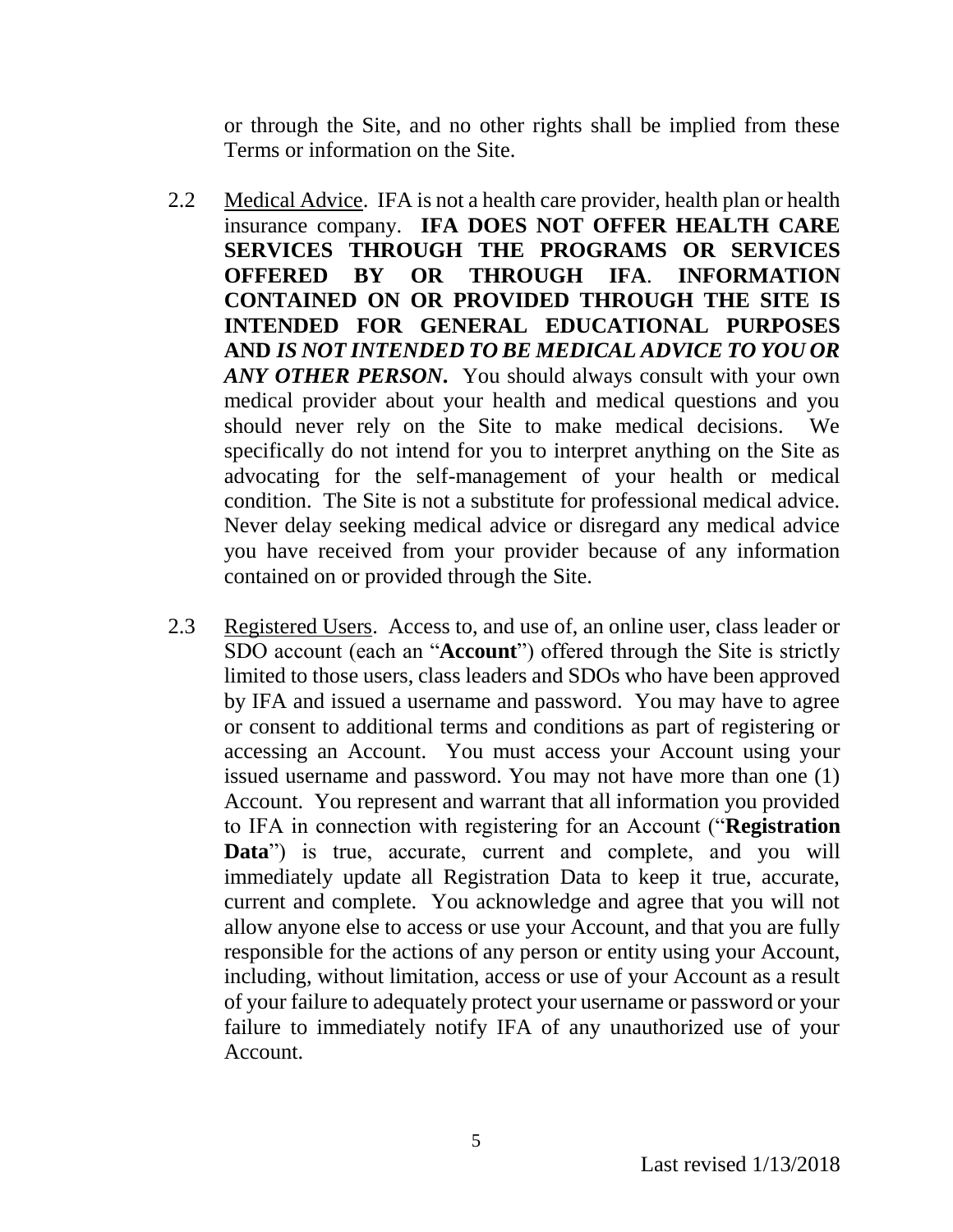- 2.4 Personal Information. By submitting information (including, without limitation, Registration Data and medical data) to the Site or to IFA (by any means), you (i) accept sole responsibility for transmission of such information and any resultant damages to you or a third party, (ii) represent and warrant that you are the lawful owner of such information or, to the extent you are not the lawful owner, you have all rights necessary to submit the information to the Site or to IFA pursuant to these Terms, and (iii) grant IFA permission to use such information for all lawful purposes and to the extent permitted under IFA's Privacy Policy as set forth in Section 12 below.
- **3. Prohibited Uses**. In addition to uses otherwise prohibited by IFA, these Terms or applicable law, you may not, and you may not allow or cause any third party to, do any of the following:
	- (i) Access or use the Site if you or such third parties are under eighteen (18) years old. The Site is intended only for use by those eighteen (18) years old or older, and by accessing and/or using the Site you represent and warrant that you meet such age requirements;
	- (ii) Change or delete any copyright or proprietary notice from the Site;
	- (iii) Use or access the Site (a) by artificial means or in a manner that, in IFA's sole discretion, would inflict an excessive, unreasonable or disproportionate load on the infrastructure of the Site or any software, systems or networks integrated with, or connected to, the Site, or (b) to send unsolicited commercial email to any person, or to threaten, harm or harass another user's Account, use and/or access to the Site, including, but not limited to, attempting to gain access to another user's Account, password and/or personal information;
	- (iv) Post, upload or transmit: (a) any data, content or materials meant to, directly or indirectly, market or advertise non-IFA approved programs or services, or solicit any other users of the Site for such purposes and/or use data, content or materials gathered from the Site for such purposes, (b) any data, content or materials of any type that infringe or violate any rights of any party, including, but not limited to, any privacy, patent, copyright, trademark, trade secret or any proprietary or other right of IFA or a third party, (c) any data, content or materials that are illegal, threatening, obscene, defamatory, harmful, invasive to privacy or otherwise violate the rights of IFA or a third party, or (d) any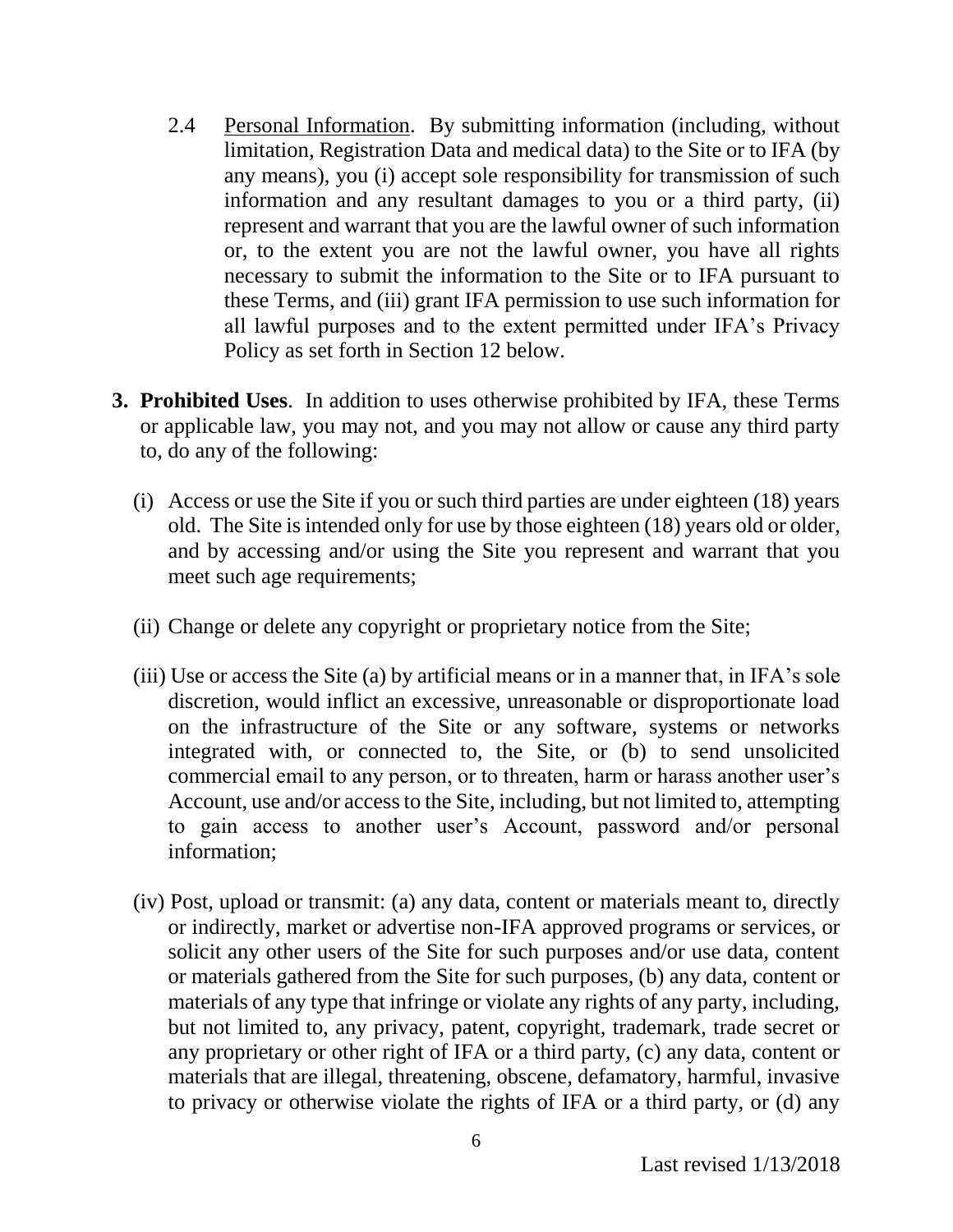disabling code, program routine, device or other undisclosed feature, including, but not limited to, a time bomb, virus, software lock, drop-dead device, malicious logic, worm, Trojan horse, or trap door which is designed to delete, disable, deactivate, interfere with or otherwise harm the Site or IFA's or a third party's hardware or software;

- (v) Decompile, disassemble or otherwise reverse engineer or attempt to reconstruct or derive any source code (or underlying ideas, algorithms, structure or organization), modify or create a derivative work of the Site (or any portion thereof) or of any other information by any means whatsoever;
- (vi) Distribute, disclose or allow use of any portion of the Site in any format through any timesharing device, service bureau, network or by any other means, to or by any unauthorized third party;
- (vii) Violate or attempt to violate the security of the Site, including, but not limited to, attempting to access to any portion of the Site or any systems or networks connected to the Site through hacking, cracking, mining, phishing or any other means;
- (viii) For any benchmarking, monitoring or testing availability or performance, or any other competitive use, including, but not limited to, creating services or software that are substantially similar to the Site or IFA's programs or services; or
- (ix) Use or access the Site or any information provided through the Site in violation of any applicable federal, state or local law, rules or regulations.
- **4. Assumption of Risk**. You acknowledge and agree that you are using the Site at your sole risk and that you are personally responsible for verifying its suitability for your needs. Any download of data and/or files from the Site shall be at your own risk. IFA shall not be liable for any loss or damage caused by a distributed denial-of-service attack, viruses or other technologically harmful material that may infect your computer equipment, computer programs, software, data or other infrastructure due to your use of the Site or downloading of any material posted on it, or on any website linked to it.
- **5. Ownership**. Although some material, data or technology on the Site may be the intellectual property of a third party that IFA has a right to use, you acknowledge and agree that as between you and IFA, IFA owns all right, title and interest in,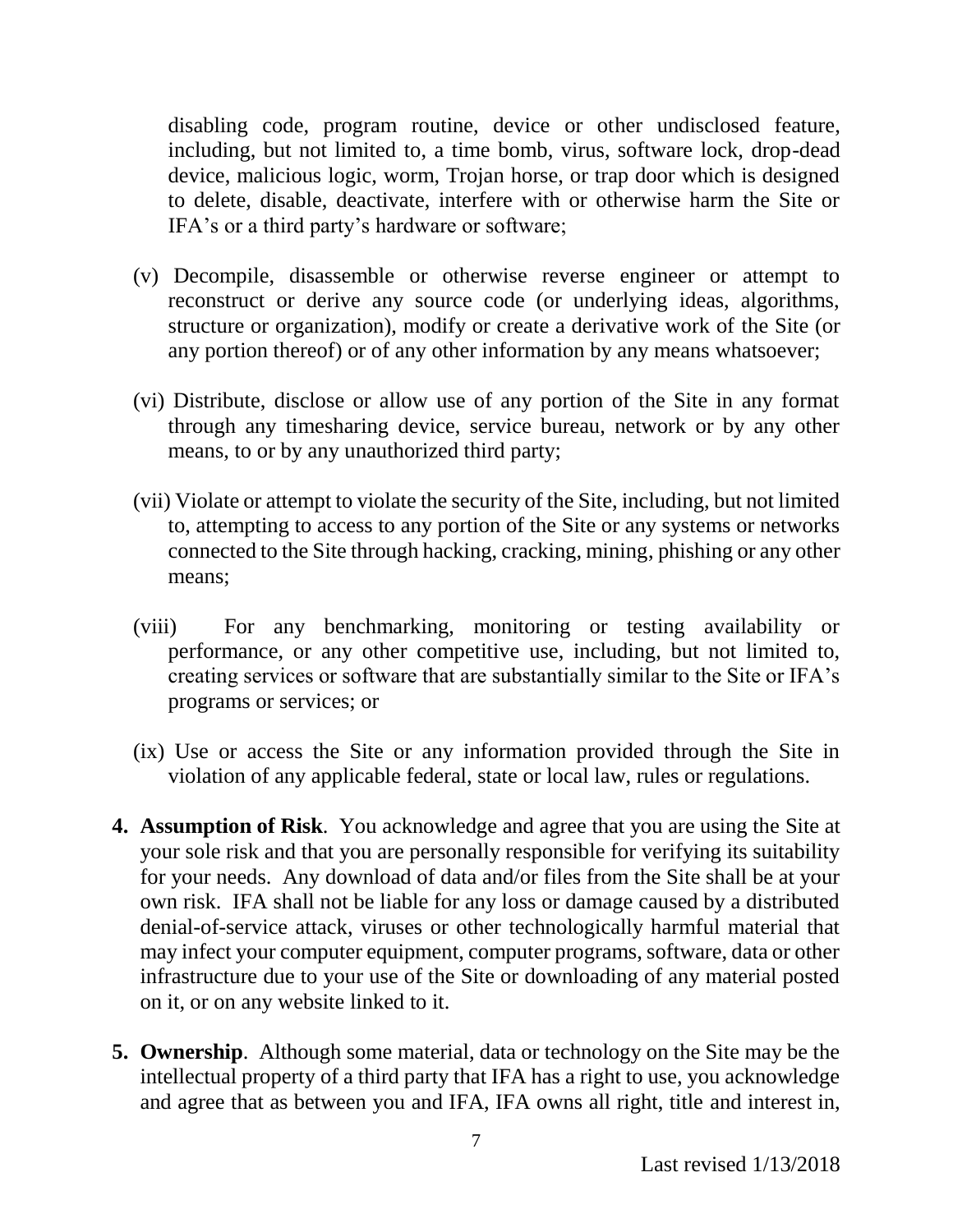and retains any copyright and other intellectual property rights in and to IFA's marks, logos, the Site and all data, technology and information provided on or through the Site (this expressly excludes any and all user-generated content). You must comply with all copyright, trademark, legal notices and similar restrictions. If you submit, post or upload any content, information, ideas, data, concepts or inventions through the Site, you hereby grant to IFA a royalty-free, perpetual, irrevocable, world-wide, non-exclusive, sub-licensable (through multiple tiers) license to use, reproduce, create derivative works from, modify, publish, edit, translate, distribute, perform and display, including digitally or electronically, such content, information, ideas, concepts or inventions in any media or medium, or any form, format or forum now known or hereafter developed; provided the foregoing license shall not apply to information where such use is prohibited by law or otherwise a violation of these Terms. To the extent you are not the lawful owner of such rights, you represent and warrant that you have authority from the owner of such content, information, ideas, data, concepts or inventions to grant such rights to IFA.

- **6. Links and Other Products and Services**. The Site may contain links to third party websites. IFA has no control over and is not responsible for those thirdparty websites or the content provided on or through such websites. You should review the applicable terms of use, privacy and cookie policies, and all other similar legal notices for such websites before using them. You hereby accept sole liability for the use of such links and third-party websites and you acknowledge and agree that you access those third-party sites at your sole risk. For the avoidance of doubt, no reference made on the Site to any product, program, process or service (or provider thereof) other than such products, programs, processes, or services of IFA, constitutes or implies an endorsement or recommendation by IFA.
- **7. Disclaimer**. **IFA DOES NOT GUARANTEE CONTINUOUS, UNINTERRUPTED OR SECURE ACCESS TO THE SITE, AND OPERATION OF THE SITE MAY BE INTERFERED WITH BY NUMEROUS FACTORS OUTSIDE OF IFA'S CONTROL. THE SITE AND ANY DATA, TECHNOLOGY OR INFORMATION CONTAINED ON OR PROVIDED THROUGH THE SITE ARE PROVIDED ON AN "AS IS" BASIS. EXCEPT AS SET FORTH IN THESE TERMS, IFA DOES NOT MAKE ANY EXPRESS OR IMPLIED WARRANTIES, REPRESENTATIONS OR ENDORSEMENTS OF ANY KIND WHATSOEVER (INCLUDING, WITHOUT LIMITATION, WARRANTIES OF MERCHANTABILITY, FITNESS FOR A**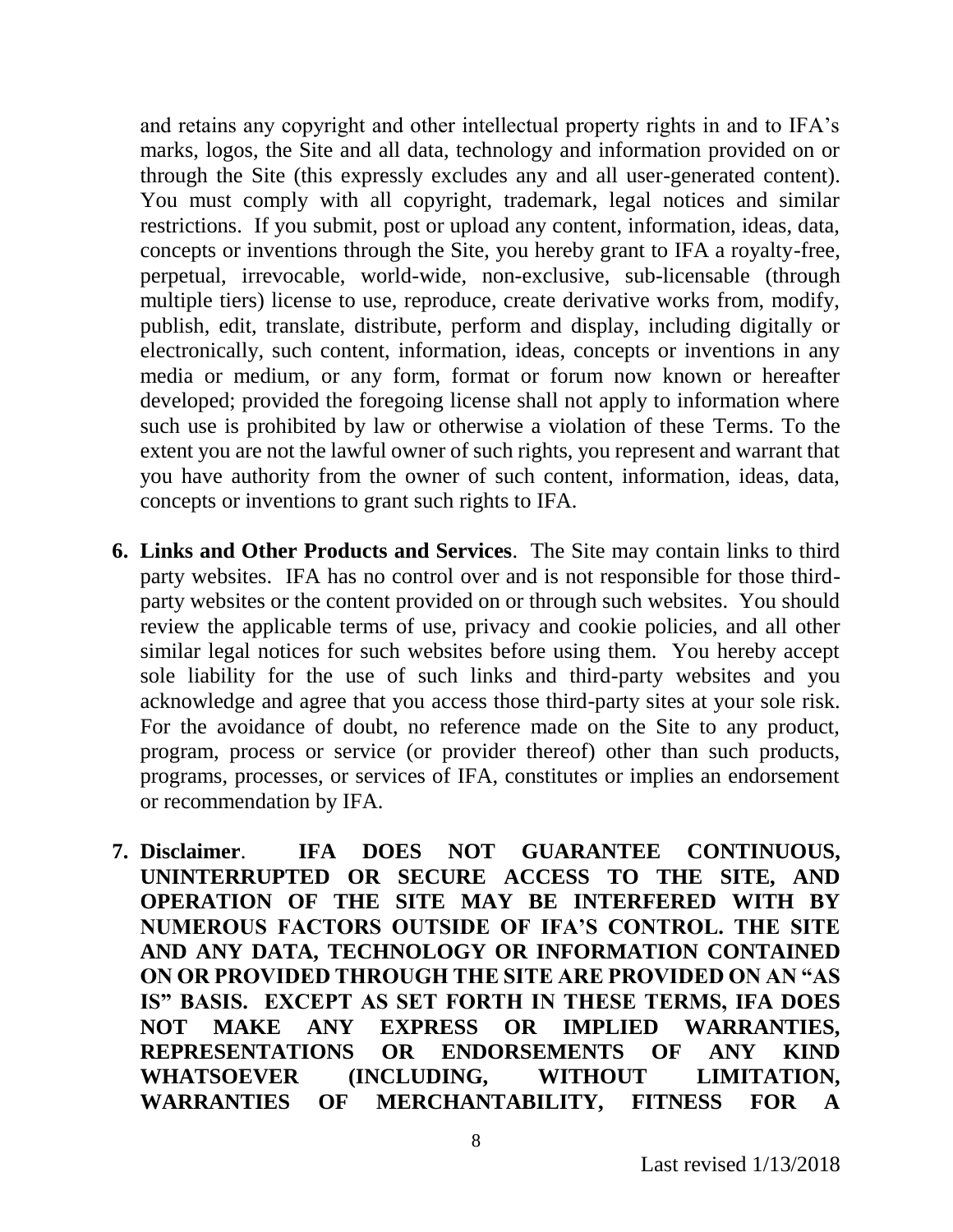**PARTICULAR PURPOSE, TITLE OR NON-INFRINGEMENT) WITH REGARD TO THE SITE OR WITH RESPECT TO ANY DATA, TECHNOLOGY OR INFORMATION CONTAINED ON OR PROVIDED THROUGH THE SITE. YOU ACKNOWLEDGE AND AGREE THAT IFA AND ITS EMPLOYEES, MANAGERS, DIRECTORS, MEMBERS, SHAREHOLDERS AND GOVERNORS, AND ITS AND THEIR AFFILIATES, AGENTS, ATTORNEYS, REPRESENTATIVES, SUCCESSORS AND ASSIGNS (COLLECTIVELY "RELEASED PARTIES"), SHALL NOT BE LIABLE FOR ANY PROPERTY DAMAGE, PERSONAL INJURY, INCLUDING, BUT NOT LIMITED TO, DEATH, CAUSED BY YOUR USE OR MISUSE OF THE SITE OR DATA, TECHNOLOGY OR INFORMATION CONTAINED ON OR PROVIDED THROUGH THE SITE.**

**8. Limitation of Liability**. TO THE MAXIMUM EXTENT PERMITTED BY APPLICABLE LAW, IN NO EVENT SHALL IFA OR ANY OTHER RELEASED PARTY BE LIABLE FOR ANY DIRECT, INDIRECT, SPECIAL, PUNITIVE, INCIDENTAL, EXEMPLARY OR CONSEQUENTIAL DAMAGES, OR ANY DAMAGES WHATSOEVER, ANY LOSS OF USE, LOSS OF PROFITS, BUSINESS INTERRUPTION, LITIGATION OR ANY OTHER PECUNIARY LOSS, WHETHER BASED ON BREACH OF CONTRACT, TORT (INCLUDING, WITHOUT LIMITATION, NEGLIGENCE, DUTY TO WARN AND STRICT LIABILITY), PRODUCT LIABILITY OR OTHERWISE, ARISING OUT OF OR RELATED TO THESE TERMS, THE SITE OR DATA, TECHNOLOGY OR INFORMATION PROVIDED ON OR THROUGH THE SITE, EVEN IF ADVISED OF THE POSSIBILTY OF SUCH DAMAGES. YOU AGREE THAT UNDER NO CIRCUMSTANCES SHALL IFA OR THE OTHER RELEASED PARTIES BE LIABLE FOR DAMAGES EXCEEDING THE SUM OF \$50.00. THE EXISTENCE OF MULTIPLE CLAIMS SHALL NOT INCREASE THIS LIMIT. Any claims against IFA or any other Released Party arising out of or related to these Terms and/or the Site must be brought within one (1) year of the date of the event giving rise to such action occurred.

YOU ACKNOWLEDGE AND AGREE THAT THE DISCLAIMER AND LIMITATIONS OF LIABILITY SET FORTH IN SECTIONS 7 AND 8 ARE FUNDAMENTAL ELEMENTS OF THESE TERMS AND THE SITE WOULD NOT BE PROVIDED TO YOU ABSENT YOUR CONSENT TO SUCH DISCLAIMERS AND LIMITATIONS OF LIABILITY. IF YOU ARE DISSATISFIED WITH THE SITE, THESE TERMS OR ANY PORTION OF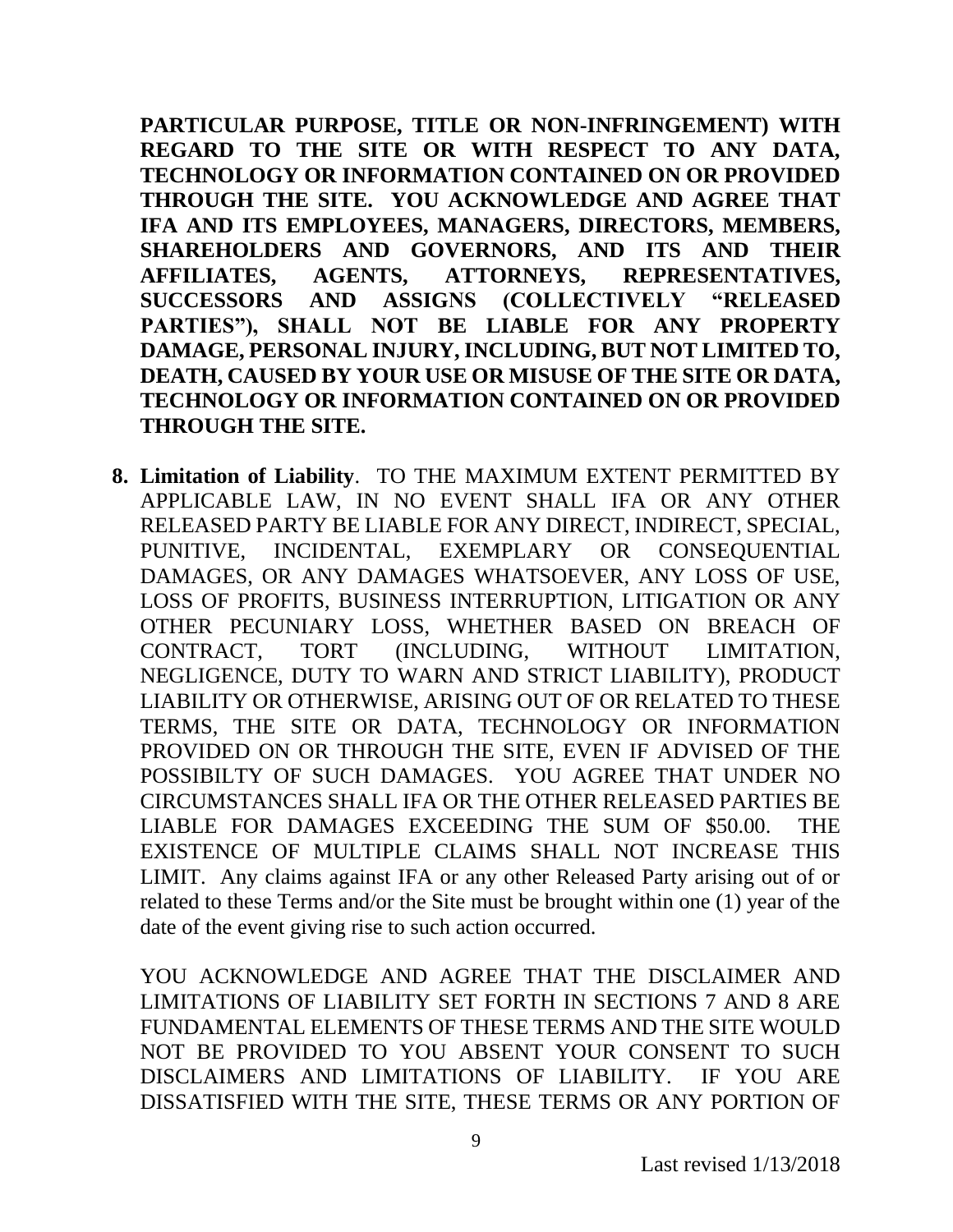THE FOREGOING, YOUR SOLE AND EXCLUSIVE REMEDY IS TO DISCONTINUE USING THE SITE. SOME JURISDICTIONS DO NOT ALLOW EXCLUSIONS OR DISCLAIMERS OF IMPLIED WARRANTIES OR THE EXCLUSION OR LIMITATION OF CERTAIN DAMAGES, SO SUCH PROVISIONS MAY NOT APPLY TO YOU.

- **9. Indemnification**. You shall indemnify, defend and hold IFA and the other Released Parties harmless from and against all claims, damages, fees, costs, expenses (including, but not limited to, reasonable attorney's fees), liabilities or causes of action arising out of or related to your use of the Site or your breach of these Terms.
- **10.Assignment**. You may not assign or transfer these Terms, or any of your rights or obligations hereunder, without the prior written consent of IFA, and any attempted assignment or transfer without IFA's prior written consent shall be null and void. IFA may freely assign these Terms without notice. All of the terms and provisions of these Terms shall be binding upon and shall inure to the benefit of the parties hereto and their respective estates, personal representatives, heirs, successors and permitted assigns.
- **11.Governing Law**. These Terms shall be governed by, construed and enforced according to the laws of the State of Minnesota, without regard to its conflict or choice of law principles. Subject to Section 17 below, any action arising out of or relating to these Terms shall be brought only in the state or federal courts of Hennepin County, Minnesota, and all parties expressly consent to such courts' jurisdiction and irrevocably waive any objection with respect to the same.
- **12. Privacy.** IFA collects and uses your personal information in accordance with IFA's Privacy Policy which is incorporated herein by reference and deemed a part hereof.
- **13.Costs of Litigation**. To the extent not prohibited by law, you shall be responsible for all charges, fees and expenses (including, without limitation, reasonable attorneys' fees) incurred by IFA in enforcing or attempting to enforce its rights hereunder, regardless of whether suit is commenced. In the event applicable law would convert this provision into a bilateral (i.e. "prevailing party") fee shifting provision, this provision shall be deemed severed from these Terms and the remainder of these Terms will remain in full force and effect.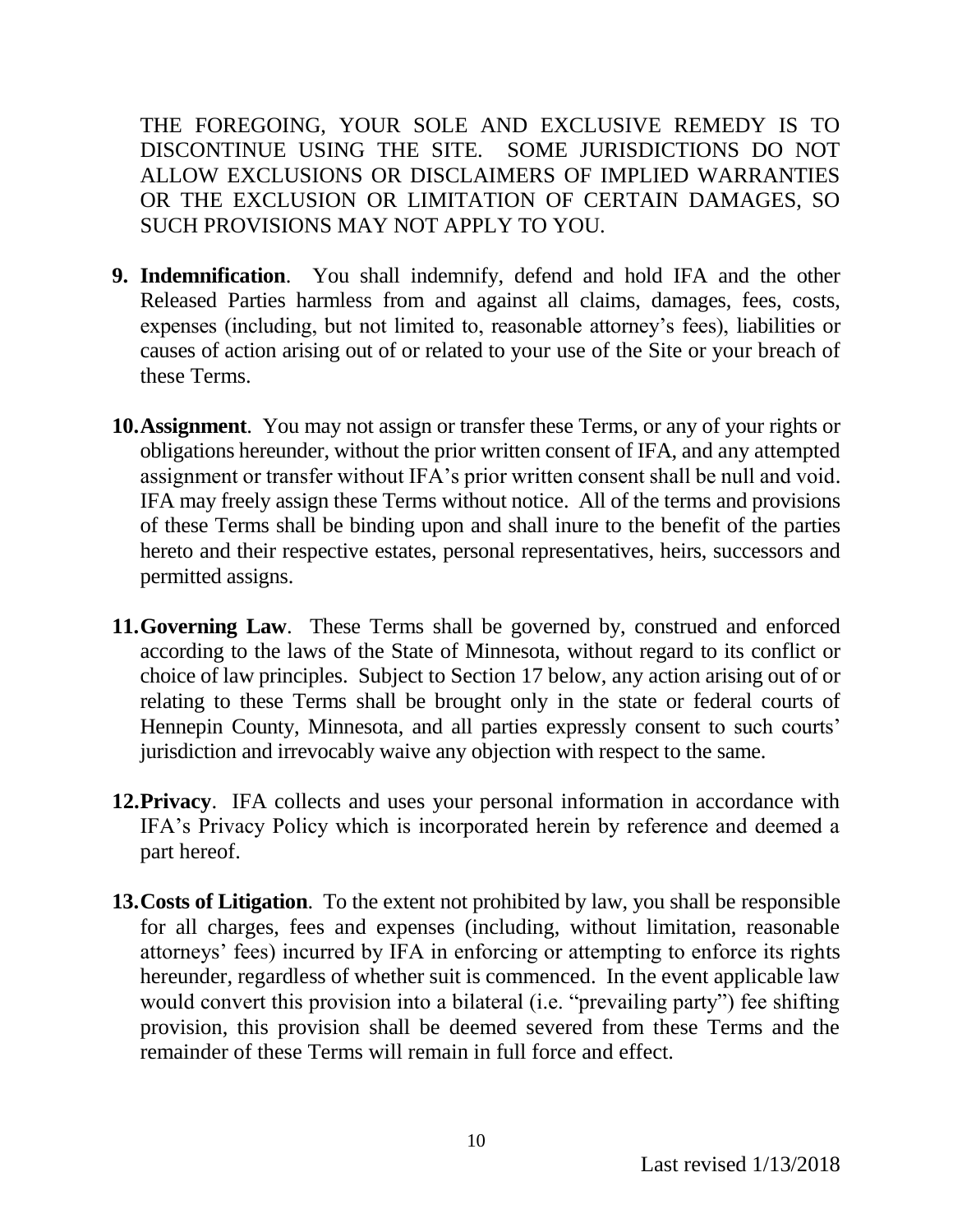- **14.Suspension, Termination and Cancellation**. IFA reserves the right, in its sole discretion, to suspend or terminate the Site and/or your Account without notice for any reason, including, but not limited to, if IFA believes that you are in violation of any of the provisions of these Terms. IFA reserves the right to demand proof of eligibility, licensure and/or certification at any time, and suspend or terminate your Account if satisfactory evidence of eligibility is not promptly provided. IFA may deny you access to areas of the Site requiring an Account if IFA has grounds to suspect that the user information you have provided is inaccurate, not current or incomplete. If IFA believes your Account and password are being used without your authorization, IFA may, without notice, deny or block a transaction made through your Account and password until such time as IFA is satisfied that only you are accessing your Account. In the event you desire to terminate your Account you may do so by contacting IFA as set forth in Section 19 below.
- **15.Force Majeure.** IFA shall not be responsible for delays or failures of performance resulting from acts beyond the reasonable control of IFA. Such acts shall include, but are not limited to, acts of God, strikes, public internet and private internet connection failures, lockouts, riots, acts of war, acts of terror, epidemics, government regulations, fire, communication line failures, power failures, earthquakes and other disasters.
- **16.Miscellaneous**. Section headings are not to be considered part of these Terms. They are included solely for convenience and not intended to be full or accurate descriptions of the content hereof. Except as otherwise expressly set forth herein, should any provision of these Terms be held invalid or unenforceable, such invalidity will not invalidate the whole of these Terms, but rather that invalid provision will be amended to achieve as nearly as possible the same effect as the original provision and the remainder of these Terms will remain in full force and effect. Except as set forth in Section 7, 8 and 9, nothing in these Terms is intended to confer upon any person other than the parties hereto, and their respective estates, personal representatives, heirs, successors and permitted assigns, any rights or remedies under or by reason of these Terms. Any and all rights and obligations contained in these Terms which by their nature and/or context are intended to survive termination of these Terms shall so survive, including, but not limited to, the limitations of liability, disclaimers and indemnification obligations. No breach or right under these Terms may be waived unless in writing signed by the waiving party. If you are accepting these Terms on behalf of an entity, you represent and warrant that you are an authorized representative of such entity and have the